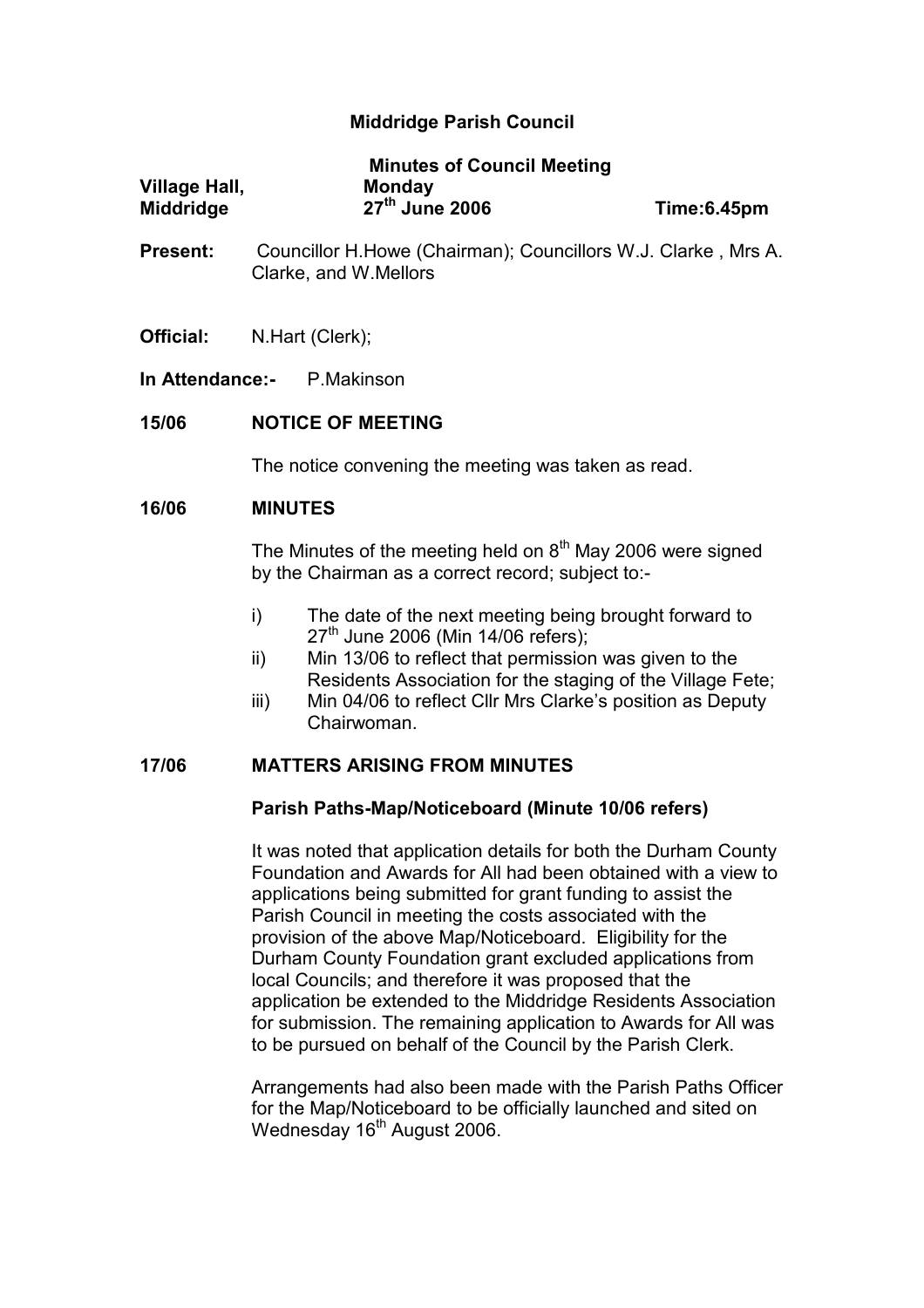## 18/06 ACCOUNTS FOR PAYMENT

Members considered a schedule of Accounts for Payment.

RESOLVED that the following accounts be approved for payment:-

| N.Hart<br>N.Hart         | Salary                  | £166.67<br>£1.80 |
|--------------------------|-------------------------|------------------|
| Nat Assoc of Councillors | Postage<br>Subscription | £76.38           |
| Mr C.Gray                | <b>Internal Audit</b>   | £60.00           |
| C.E.Walker               | Grasscutting            | £242.05          |

## 19/06 GROUNDS MAINTENANCE & GENERAL REPAIRS

#### i) Repairs/Maintenance of Bus Shelters

Members had inspected the condition of the two bus shelters in the village; which concurred with the earlier report of JWS Power Wash which found evidence of both rotten wood and 'flaky' paintwork. A job estimate for the required works was awaited from JWS and it was proposed that this be considered at the next meeting. It was also suggested that upon receipt of such quotation the Parish Clerk make enquiries with the Borough/County Council as to whether they would be prepared to contribute towards the costs of the works.

RESOLVED that the condition report on the two bus shelters be noted and, upon receipt of the invited quotation, the Parish Clerk be authorised to make enquiries with the respective Councils as to whether they would be prepared to contribute towards the costs of the works.

ii) Public Footpaths-Maintenance

 It was noted that the Parish's application for funding from the County Council in respect of the above scheme had been approved. The appointed contractor was scheduled to commence works on the maintenance of the footpaths in the next few days. It was hoped that, subject to the necessary approval procedures, the contract for 2007/8 could be awarded and the works commenced earlier in the year in order to combat the early Spring growth .

iii) Road Signs-Eden Grove

It was noted that the road signs in Eden Grove had deteriorated to the extent that they had become unreadable. It was proposed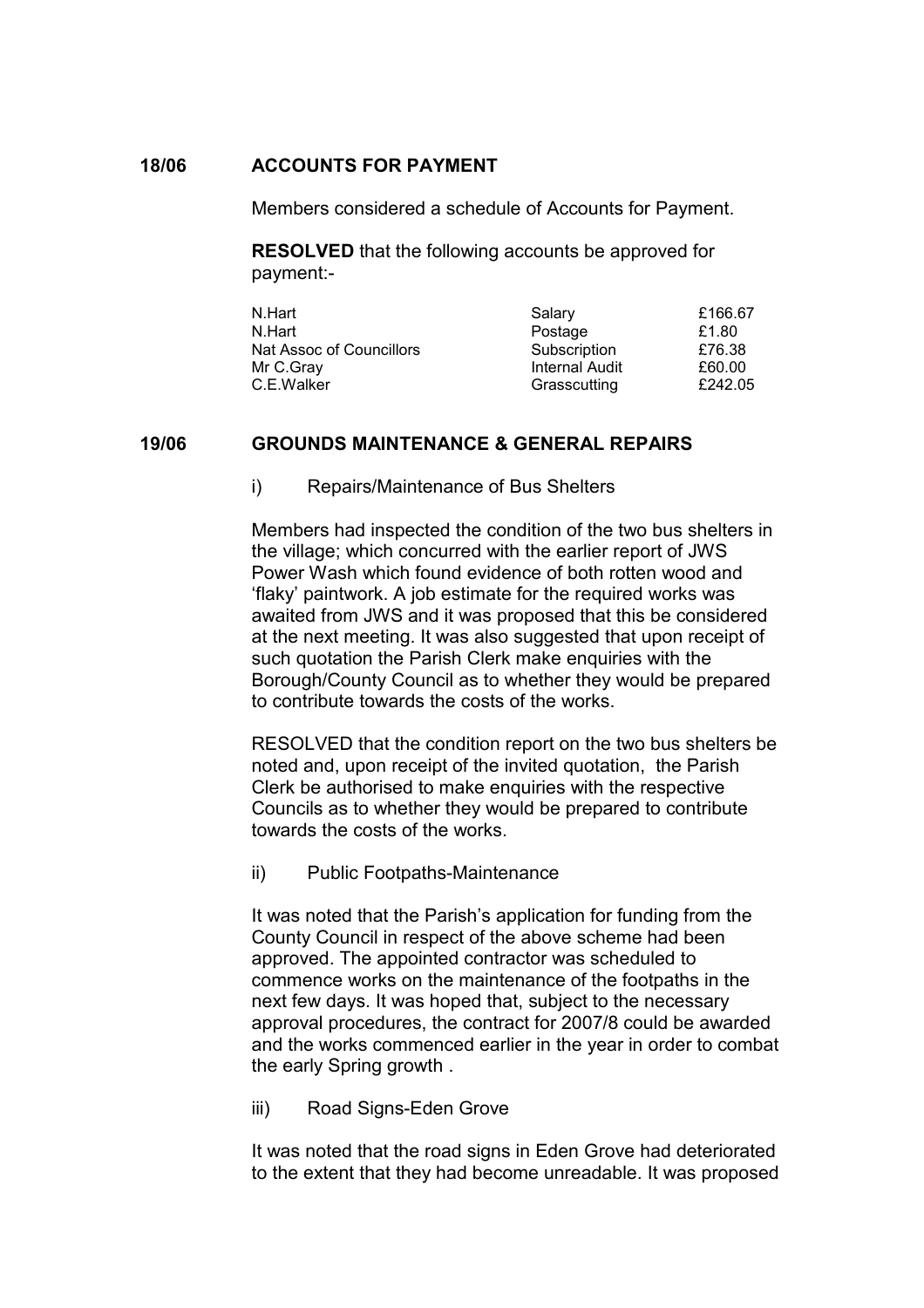that the Parish Clerk contact the relevant officers at Sedgefield Borough Council to request that the signs be repaired.

iv) 'Finger' Signage, Eldon Crossroads

It was noted that previous attempts to identify grant funding to restore the condition of the 'Finger' Signage at Eldon crossroads had proven to be unsuccessful. It was proposed that the Parish Clerk raise the issue of the necessary restoration/repair works with officers at Durham County Council.

# 20/06 GENERAL CORRESPONDENCE

- i) Details were provided of an audit by Durham County Council regarding a County Durham Rights of Way Improvement Plan; which invited a submission by this Council on the condition, usage and maintenance of the Public Footpaths in the Parish. It was proposed that a Sub Committee of members meet to discuss the audit on the 13<sup>th</sup> July with a view to submitting a response to the audit.
- ii) DCC Building Schools for the Future-Noted
- iii) SBC Local Development Framework-Residential Extensions Supplementary Planning Document-Reference was made to the condition of properties at Middridge Farms with regard to debris left over from previous extensions. It was proposed that Cllr Clarke speak to County Councillor Hall regarding this issue.

# 21/06 PROPOSED SALE OF ALLOTMENTS, MIDDRIDGE

It was noted that the Parish Clerk had informed Durham County Council that the Parish Council were opposed to the lease options presented to them regarding the future maintenance/ownership of the allotment site due to the grounds previously expresses to them; namely the land should have been formerly transferred to the ownership of either Middridge Parish or Sedgefield Borough Council, as provided by the 1972 Local Government Act. Members also considered that the lease option was did not secure the long term future of the site.

Cllr Clarke had subsequently informed the Allotments Association of the Parish Councils views on this matter; and the Allotment Association had indicated that were also opposed to the presented lease option.

## 22/06 ADDITIONAL ITEMS

i) Play Area, Charles Row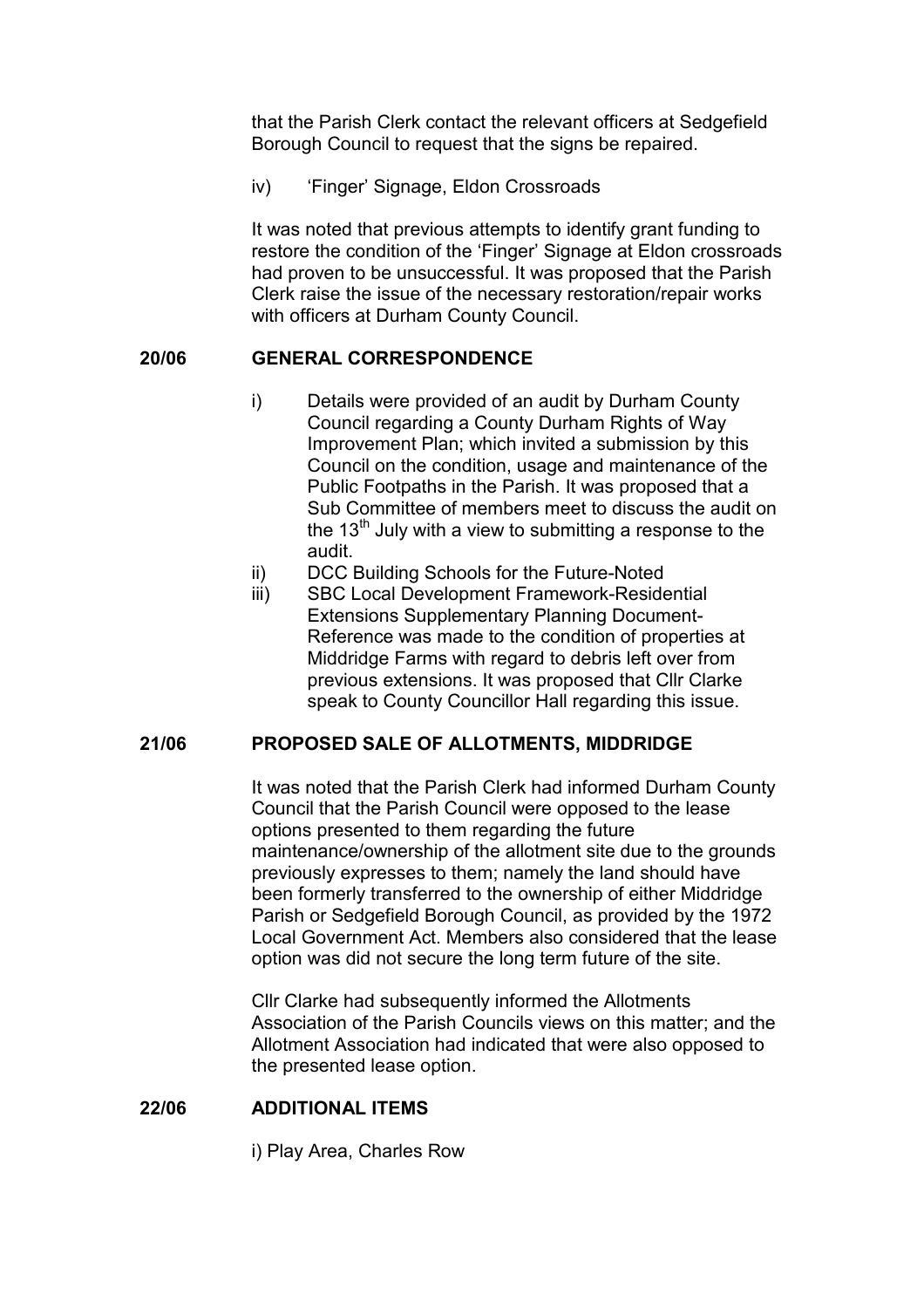Reference was made to several environmental issues concerning the above play area.

Members had been advised, and had observed themselves, that the litter bin situated in the play area did not appear to be regularly emptied making it difficult to control the amount of litter in the area. It was requested that Sedgefield Borough Council be requested to confirm the collection arrangements for this facility; and if it was only collected from on an infrequent basis, give consideration to a more regular collection particularly over the Summer months.

Of additional concern was reported incidents of dog fouling on the grassed area of the play facility. Members therefore proposed to take action to write to all residents of the Village to remind them of their responsibilities in this regard in the hope that whoever was responsible would cease to allow their dog to foul on the area without cleaning up afterwards. It was also suggested that the Borough Council carry out an appropriate inspection of the area and give consideration to the siting of an appropriate sign at the entrance of the play area, advising persons of the penalties of dog fouling, in the hope that this would go some way to alleviating the problem.

In addition, it was noted that garden waste appeared to have been dumped on the play area and again it was suggested that this be reported to the Borough Council in order that it be removed.

 RESOLVED that the Parish Clerk contact Sedgefield Borough Council accordingly and members write to all residents within the Village to remind them of their responsibilities in curbing incidents of dog fouling.

ii) Co-option of Member

Following the advertisement of a vacancy to the membership of the Parish Council, and the subsequent receipt of no nominations to fill such a vacancy, the Parish was invited to consider its future options.

Mr Phillip Makinson of 6 Eden Grove had expressed an interest in becoming a co-opted member of the Parish Council until the period of the next Parish elections, with full voting rights, and was present at the meeting.

RESOLVED that Sedgefield Borough Council be advised that the Parish Council wished to co-opt Mr Phillip Makinson of 6 Eden Grove, Middridge as a member of the Parish Council until such time as the period of the next Parish elections.